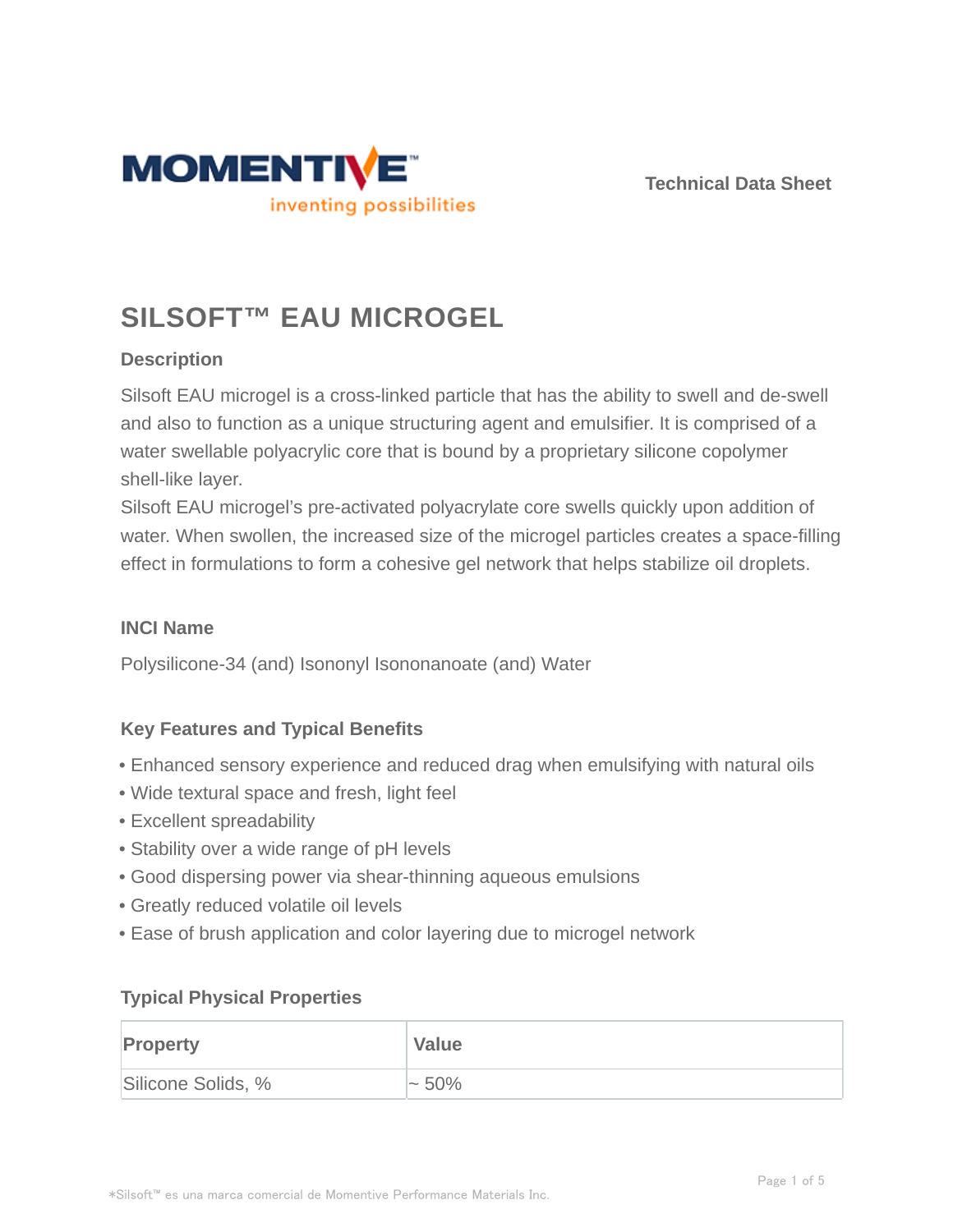| Viscosity at 25 °C (77 °F), mPas $ 15,000\rangle$ |                                                    |
|---------------------------------------------------|----------------------------------------------------|
| Specific Gravity, at 25 °C (77 °F)   0.996        |                                                    |
| Density, Ib./gal., avg.                           | 0.87                                               |
| Appearance                                        | Translucent gel with soft granules; clear to amber |
| <b>Freezing Point, °C (°F)</b>                    | $-22 °C$                                           |

Typical properties are average data and are not to be used as or to develop specifications.

#### **Potential Applications**

Skin Care **Serums** Creams Lotions Fluid milks **Butters** 

Sun Care **Sunscreens** Daily wears

Color Cosmetics BB and CC creams **Foundations Concealers** Tinted moisturizers

## **Patent Status**

Nothing contained herein shall be construed to imply the nonexistence of any relevant patents or to constitute the permission, inducement or recommendation to practice any invention covered by any patent, without authority from the owner of the patent.

## **Product Safety, Handling and Storage**

Customers should review the latest Safety Data Sheet (SDS) and label for product safety information, safe handling instructions, personal protective equipment if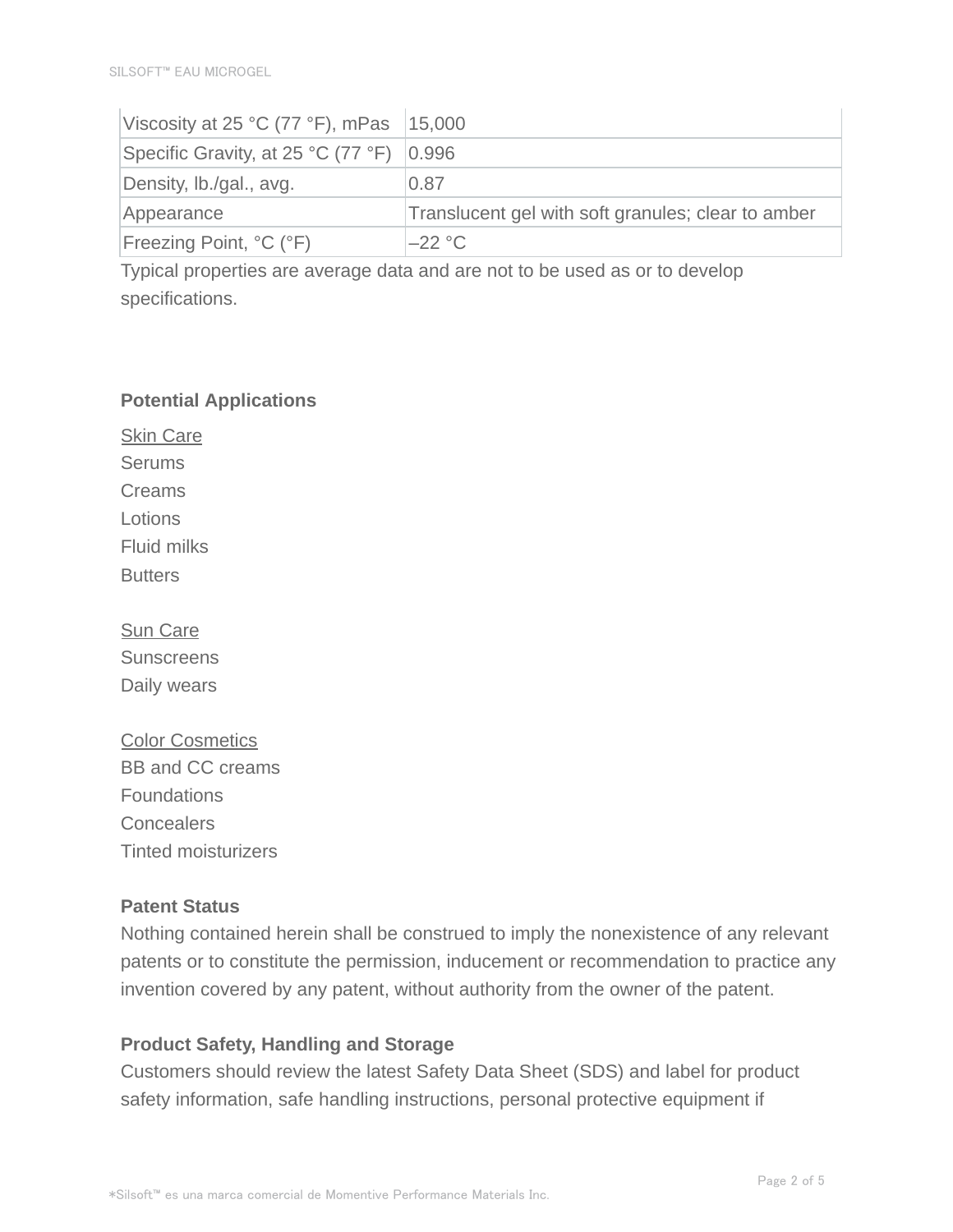necessary, emergency service contact information, and any special storage conditions required for safety. Momentive Performance Materials (MPM) maintains an aroundthe-clock emergency service for its products. SDS are available at www.momentive.com or, upon request, from any MPM representative. For product storage and handling procedures to maintain the product quality within our stated specifications, please review Certificates of Analysis, which are available in the Order Center. Use of other materials in conjunction with MPM products (for example, primers) may require additional precautions. Please review and follow the safety information provided by the manufacturer of such other materials.

## **Limitations**

Customers must evaluate Momentive Performance Materials products and make their own determination as to fitness of use in their particular applications.

#### **Contact Information**

# Email commercial.services@momentive.com

#### **Telephone**

| <b>Americas</b>      | <b>Latin America</b> | <b>EMEAI- Europe, Middle</b><br>East, Africa & India | <b>ASIA PACIFIC</b> |
|----------------------|----------------------|------------------------------------------------------|---------------------|
| +1 800 295 2392      | <b>Brazil</b>        | <b>Europe</b>                                        | <b>China</b>        |
| Toll free*           | +55 11 4534 9650     | +390510924300                                        | 800 820 0202        |
| +704 805 6946        | <b>Direct Number</b> | Direct number                                        | Toll free           |
| <b>Direct Number</b> |                      |                                                      | +86 21 3860 4892    |
|                      |                      |                                                      | Direct number       |
| *All American        | <b>Mexico</b>        | India, Middle East &                                 | Japan               |
| countries            | +52 55 2169 7670     | <b>Africa</b>                                        | +81 3 5544 3111     |
|                      | <b>Direct Number</b> | + 91 44 71212207                                     | Direct number       |
|                      |                      | Direct number*                                       |                     |
|                      |                      | *All Middle Eastern                                  | <b>Korea</b>        |
|                      |                      | countries, Africa, India,                            | +82 2 6201 4600     |

For literature and technical assistance, visit our website at: www.momentive.com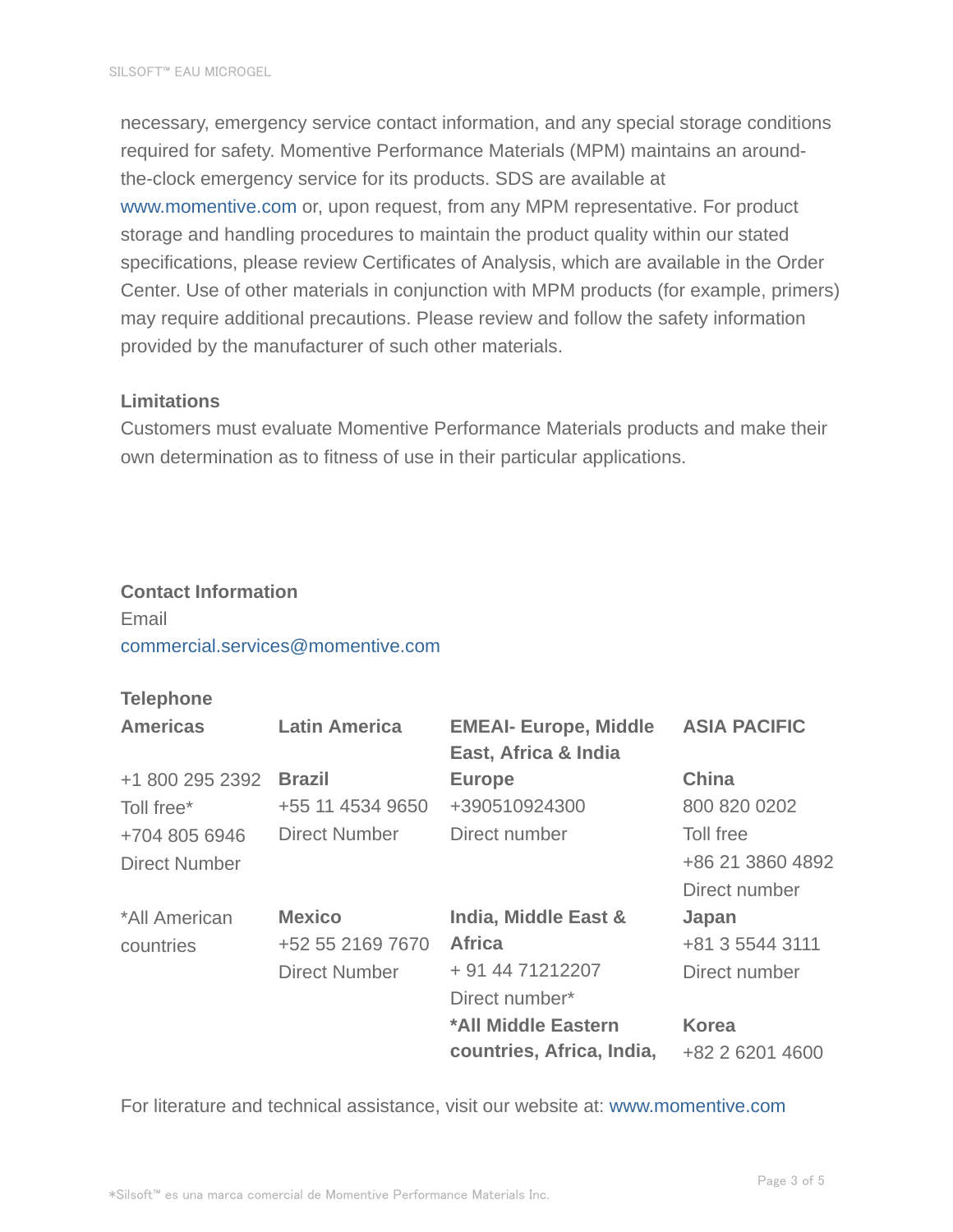#### **DISCLAIMER:**

**THE MATERIALS, PRODUCTS AND SERVICES OF MOMENTIVE PERFORMANCE MATERIALS INC. AND ITS SUBSIDIARIES AND AFFILIATES (COLLECTIVELY "SUPPLIER"), ARE SOLD SUBJECT TO SUPPLIER'S STANDARD CONDITIONS OF SALE, WHICH ARE INCLUDED IN THE APPLICABLE DISTRIBUTOR OR OTHER SALES AGREEMENT, PRINTED ON THE BACK OF ORDER ACKNOWLEDGMENTS AND INVOICES, AND AVAILABLE UPON REQUEST. ALTHOUGH ANY INFORMATION, RECOMMENDATIONS, OR ADVICE CONTAINED HEREIN IS GIVEN IN GOOD FAITH, SUPPLIER MAKES NO WARRANTY OR GUARANTEE, EXPRESS OR IMPLIED, (i) THAT THE RESULTS DESCRIBED HEREIN WILL BE OBTAINED UNDER END-USE CONDITIONS, OR (ii) AS TO THE EFFECTIVENESS OR SAFETY OF ANY DESIGN INCORPORATING ITS PRODUCTS, MATERIALS, SERVICES, RECOMMENDATIONS OR ADVICE. EXCEPT AS PROVIDED IN SUPPLIER'S STANDARD CONDITIONS OF SALE, SUPPLIER AND ITS REPRESENTATIVES SHALL IN NO EVENT BE RESPONSIBLE FOR ANY LOSS RESULTING FROM ANY USE OF ITS MATERIALS, PRODUCTS OR SERVICES DESCRIBED HEREIN.** Each user bears full responsibility for making its own determination as to the suitability of Supplier's materials, services, recommendations, or advice for its own particular use. Each user must identify and perform all tests and analyses necessary to assure that its finished parts incorporating Supplier's products, materials, or services will be safe and suitable for use under end-use conditions. Nothing in this or any other document, nor any oral recommendation or advice, shall be deemed to alter, vary, supersede, or waive any provision of Supplier's standard Conditions of Sale or this Disclaimer, unless any such modification is specifically agreed to in a writing signed by Supplier. No statement contained herein concerning a possible or suggested use of any material, product, service or design is intended, or should be construed, to grant any license under any patent or other intellectual property right of Supplier covering such use or design, or as a recommendation for the use of such material, product, service or design in the infringement of any patent or other intellectual property right.

\*Silsoft™ es una marca comercial de Momentive Performance Materials Inc.